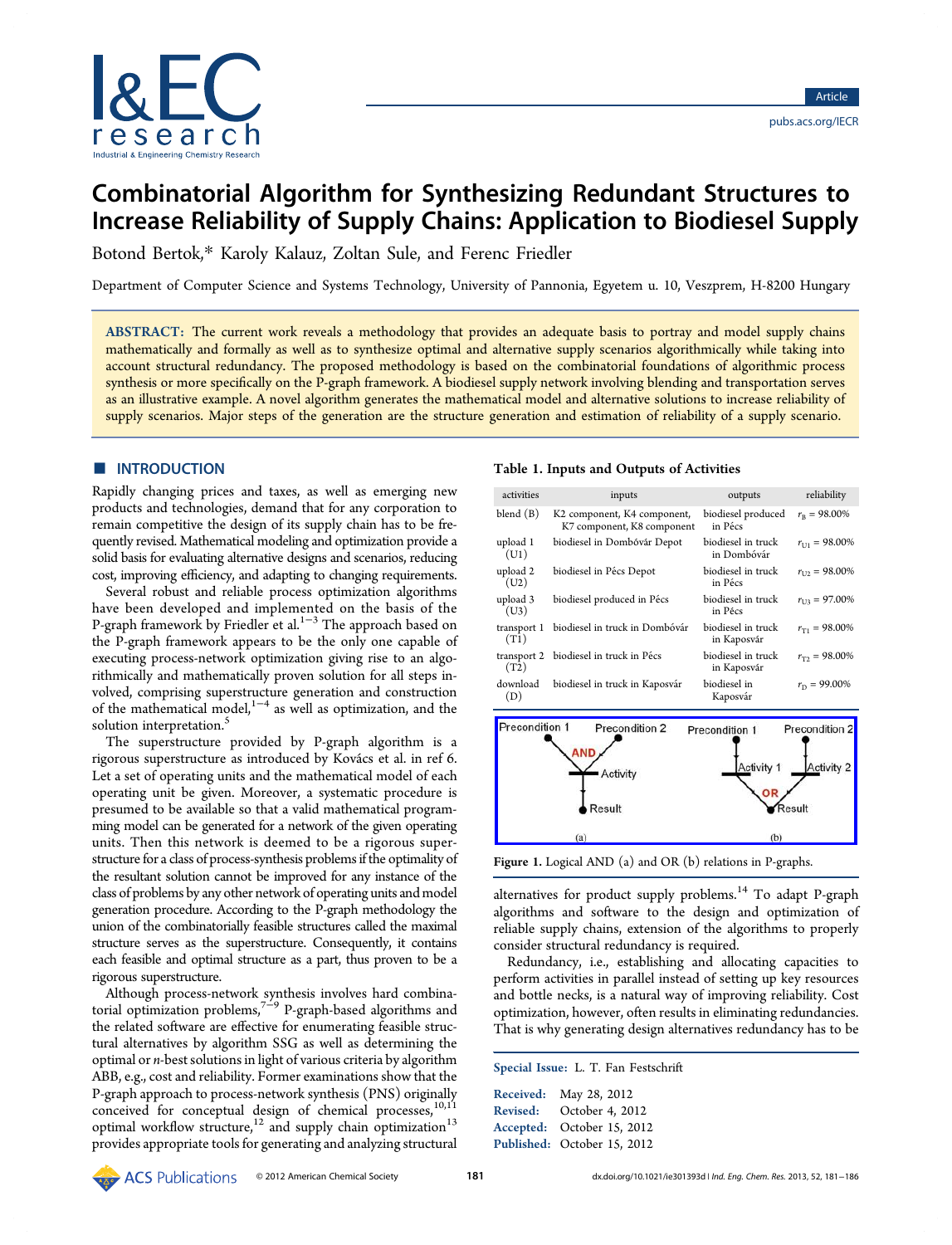<span id="page-1-0"></span>

scenarios of two activities.

considered as an optional requirement before cost optimization. The current work introduces a combinatorial algorithm for extending the P-graph representing the superstructure for supply chain synthesis problem in order to potentially increase reliability. The extended superstructure incorporates steps that can guarantee redundancies regardless of the cost optimization. As a result, alternative scenarios generated and optimized on the basis of the extended superstructure involve every combination of the potentially redundant activities.

#### ■ CASE STUDY

Because a final target can often be reached in different ways, the examination of reliabilities of the alternative scenarios, i.e., supply chain structures, has high practical importance. The more combinations of the chain elements in the supply structure are sufficient to reach the final targets, the higher is the overall reliability of the supply chain. A supply network synthesis problem illustrates the proposed methodology. An oil company operates plants at three locations which are the towns of Pécs, Dombóvár, and Kaposvár. The task to be performed is to satisfy biodiesel demands of the company's plant in Kaposvár from the other two locations with a minimal overall risk. A limited amount of biodiesel and its components are available in Dombóvár and Pécs. In Figure 2. [Structural representation of the alternative cooperation](http://pubs.acs.org/action/showImage?doi=10.1021/ie301393d&iName=master.img-001.png&w=239&h=245) diesel and its components are available in Dombóvár and Pécs. In scenarios of two activities.



Figure 3. Superstructur[e of the alternative scenarios for two potentially parallel activities.](http://pubs.acs.org/action/showImage?doi=10.1021/ie301393d&iName=master.img-002.jpg&w=337&h=370)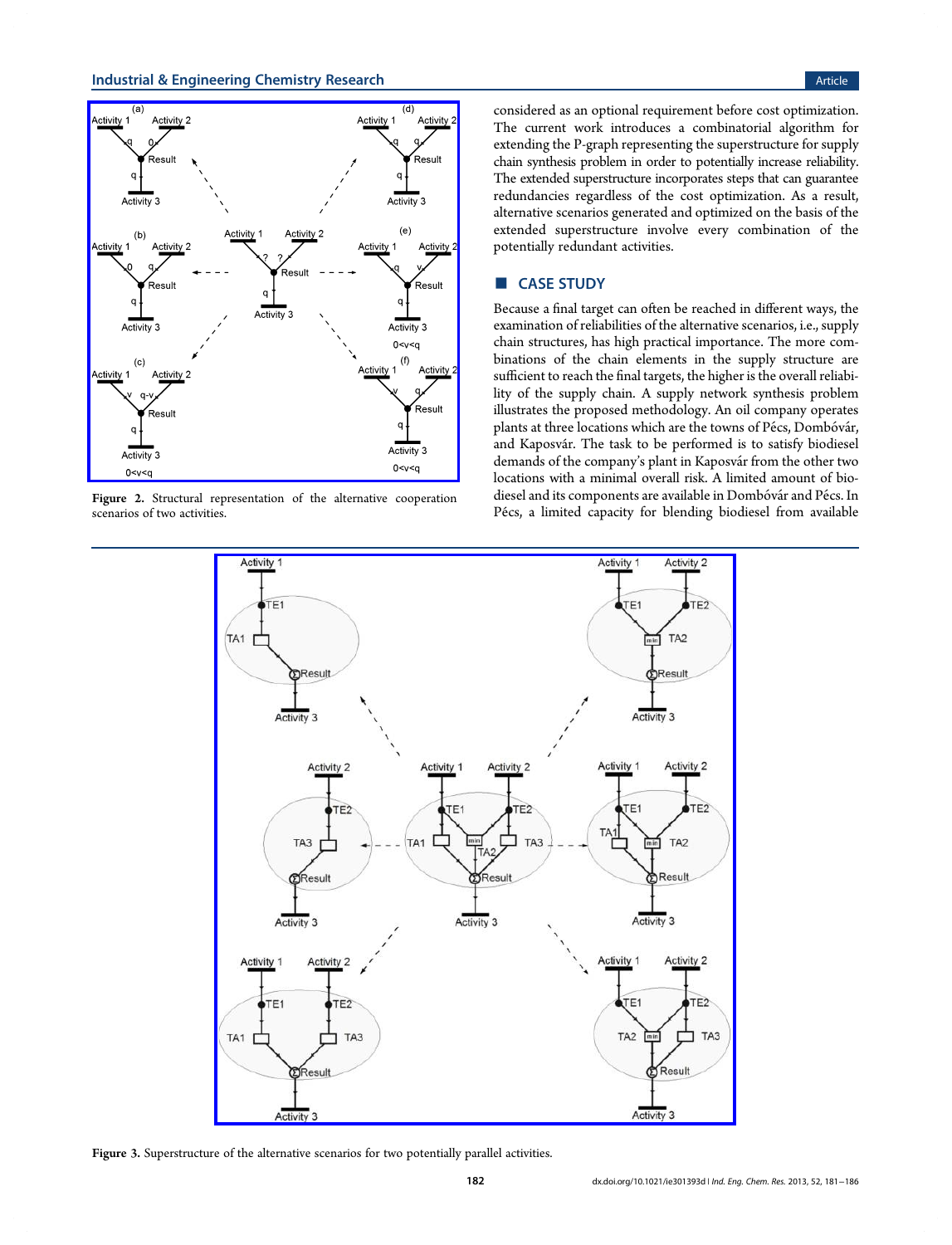#### <span id="page-2-0"></span>Industrial & Engineering Chemistry Research Article



Figure 4. [Algorithm Redundancy Generation \(RG\).](http://pubs.acs.org/action/showImage?doi=10.1021/ie301393d&iName=master.img-003.png&w=193&h=221)

components can be taken into consideration as well as consuming the four main components of biodiesel: HDS gasoline, kerosene, K7 component (gasoline without sulfur), and FAME biocomponent. The biodiesel can be uploaded at any of the plants, transported to a target location by trucks, and finally downloaded. All of the plants have upper bounds on their available resources: 1500 tons of biodiesel is available in Dombóvár and

2000 tons in Pécs. A maximum of 935 tons biodiesel can be produced by blending at the plant in Pécs. Table 1 shows the inputs and the outputs as well as the reliability of activities.

# **B** REDUNDANCY IN PRODUCT SUPPLY S[CE](#page-0-0)NARIOS

The P-graph representation serves as a well established mathematical model to clarify the logical relations of the activities in synthesis problems and resultant supply scenarios unambiguously, which is essential to decide whether a scenario is redundant or not. For instance, if an activity has multiple preconditions, each of the preconditions needs to be satisfied for performing activity, which is a logical AND constraint. If an activity has more than one precondition, the activity node in the P-graph is represented by a horizontal bar with more than one incoming arcs. In Figure 1a the P-graph shows that "Precondition 1" AND "Precondition 2" are required for Activity.

If a target can be achieved by two or more activities, then a[ny](#page-0-0) combination of them can be sufficient, which is a logical OR condition. When an entity can be an outcome of more than one activity, it is represented by a solid circle with multiple incoming arcs in the P-graph. The P-graph in Figure 1b shows that "Result" can be reached by "Activity 1" OR "Activity 2". This circumstance gives a chance to synthesize three alter[na](#page-0-0)tive scenarios where "Result" is achieved, i.e., by performing "Activity 1" only, by "Activity 2" only, or by executing both Activity 1 and 2 in parallel.

In the theory of systems' reliability, two main structures of systems are considered: they are serial and parallel systems.<sup>15</sup> The serial systems symbolize structures where all of the activities have to be successful in order to achieve the overall target. Th[us,](#page-5-0) the overall reliability of a sequential system is the product of



Figure 5. (a) Input of [the algorithm RG, i.e., the initial or maximal structure of the illustrative example, and \(b\) output o](http://pubs.acs.org/action/showImage?doi=10.1021/ie301393d&iName=master.img-004.png&w=339&h=315)f the algorithm RG, i.e., redundancy extended maximal structure.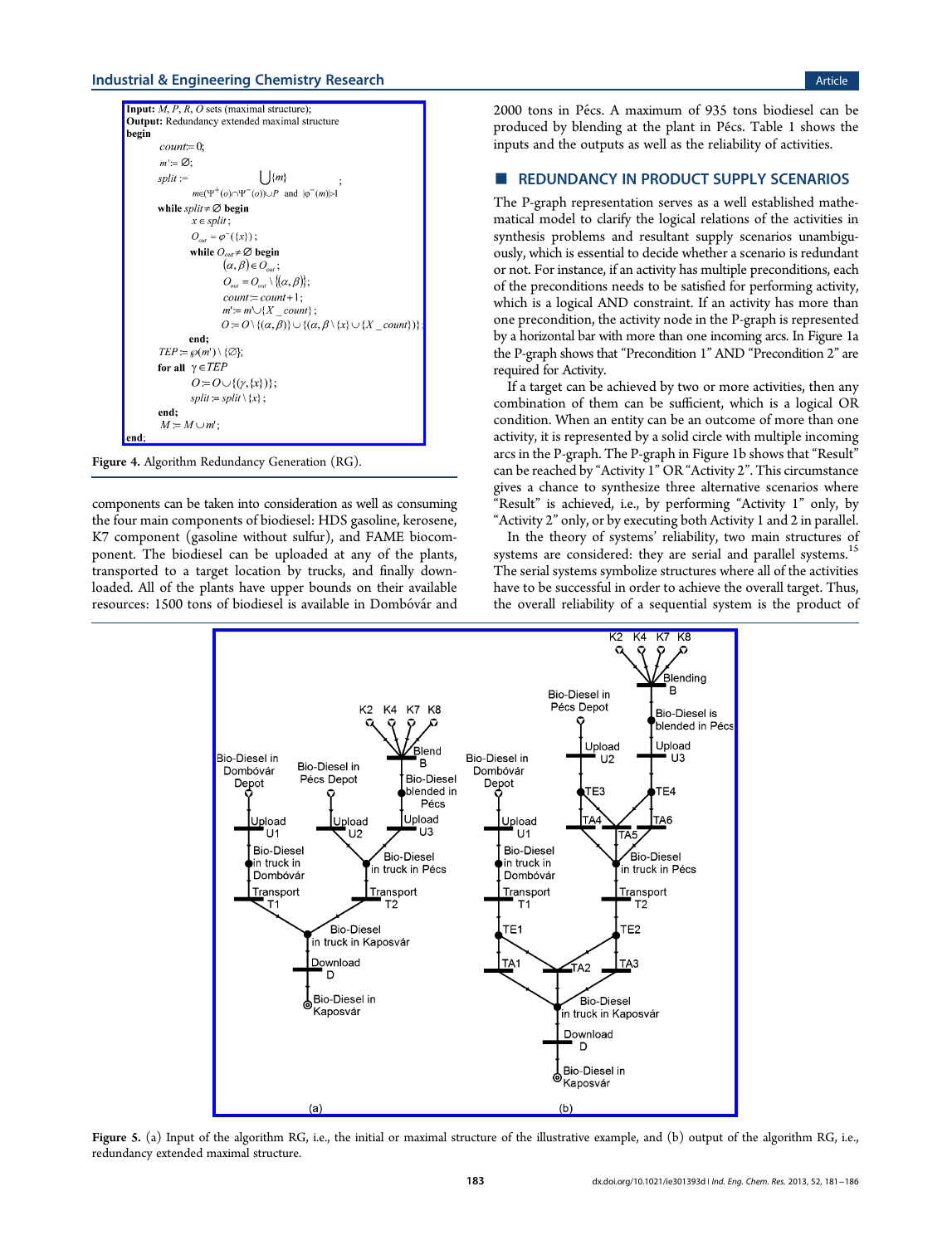<span id="page-3-0"></span>

Figure 6. [Alternative scenarios for the illustrative example.](http://pubs.acs.org/action/showImage?doi=10.1021/ie301393d&iName=master.img-005.png&w=470&h=492)

individual reliabilities of activities in the sequence, i.e., the reliability is typically decreased by involving additional steps into the sequence. Parallel systems characterize structures where the overall target can be achieved if at least one of the parallel activities is successful. Let us consider the (100% − reliability) as risk. The overall risk of a parallel system is the product of the individual risks of activities which can be performed in parallel, i.e., the risk can be decreased by involving additional parallel activities into the system.

For complex process networks where activities are not redundant, the overall reliability can be calculated similarly to sequential systems, i.e., all of the activities have to be successful regardless of the network's topology. The previously presented OR relation can yield in numerous scenarios, either redundant or not, to be distinguished in reliability analysis. As an example, for the OR relation of two Activities, six plausible scenarios need to be differentiated; see Figure 2. In Figure 2a only Activity 1 produces the Result, Activity 2 does not take part in the production; in Figure 2b only Activity 2 [pr](#page-1-0)ovides the [R](#page-1-0)esult, Activity 1 does not contribute; in Figure 2c Activities 1 and 2 generate the required [vo](#page-1-0)lume of the Result in cooperation; in Figure 2d both Activity 1 and 2 provide th[e](#page-1-0) required volume of the Result, i.e., redundantly in parallel; in Figure 2e Activity 1 prod[uc](#page-1-0)es the required  $q$  volume and Activity 2 produces a smaller  $\nu$  portion as well, i.e., partially redundantly; fina[lly](#page-1-0), Figure 2f represents the scenario when Activity 2 results in the required volume  $q$  and Activity 1 results in a smaller volume  $\nu$ , i.e., part[ia](#page-1-0)lly redundantly.

To be able to distinguish these six scenarios, the structural representation is extended by additional entity and activity type nodes; see Figure 3. The solid circle with symbol  $\Sigma$  represents the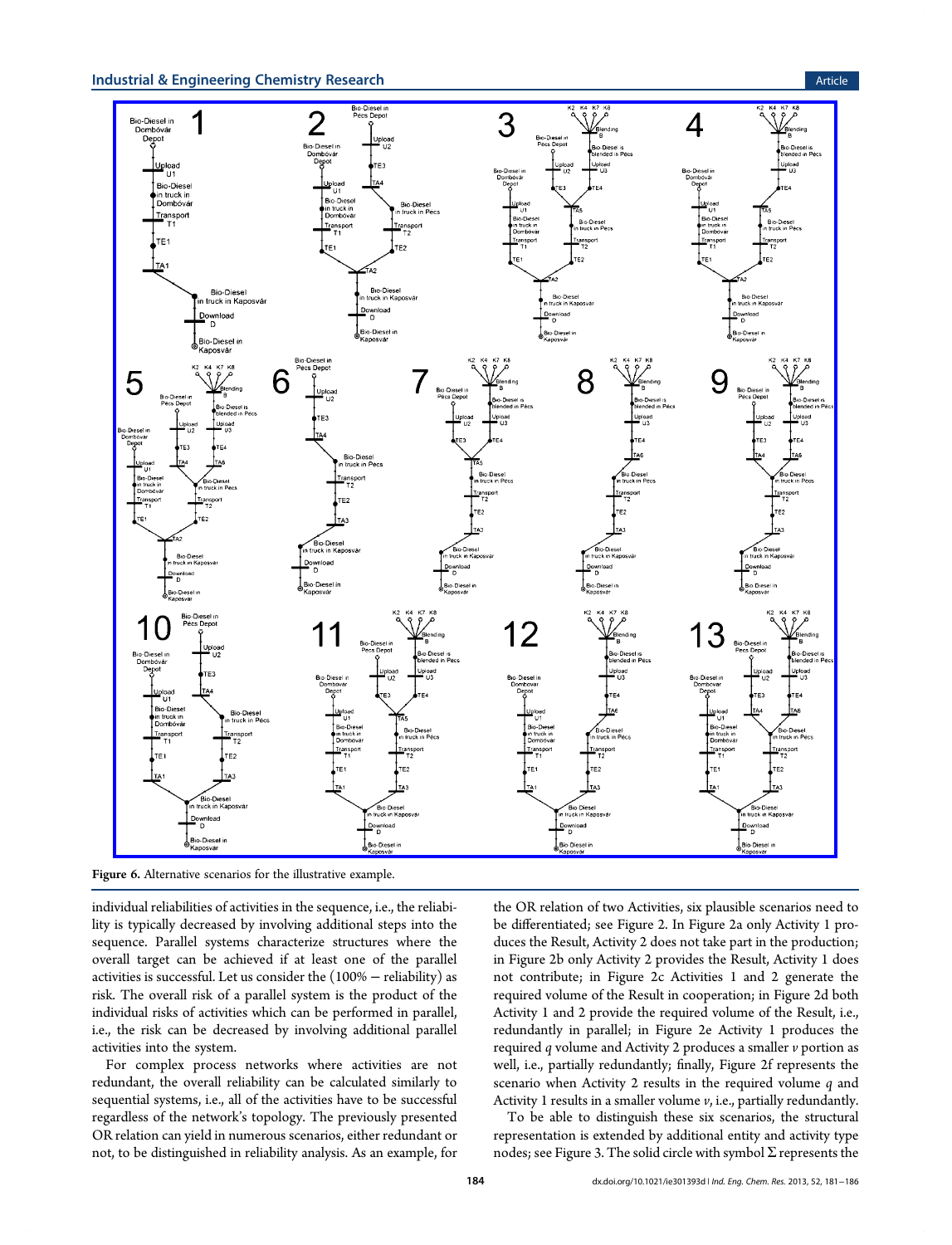Table 2. Overall Reliabilities of Alternative Supply Scenarios and the Activities Involved

| structure | activities                                      | overall<br>reliability | redundancy<br>(yes/no) |
|-----------|-------------------------------------------------|------------------------|------------------------|
| Str1      | D, TA1, T1, U1                                  | 95.08%                 | no                     |
| Str2      | D, TA2, T1, U1, T2, TA4, U2                     | 98.84%                 | yes                    |
| Str3      | D, TA2, T1, U1, T2, TA5, U2, U3, B              | 98.92%                 | yes                    |
| Str4      | D, TA2, T1, U1, T2, TA5, U3, B                  | 98.73%                 | yes                    |
| Str5      | D, TA2, T1, U1, T2, TA4, U2, TA6,<br>U3, B      | 98.66%                 | yes                    |
| Str6      | D, TA3, T2, TA4, U2                             | 95.08%                 | no                     |
| Str7      | D, TA3, T2, TA5, U2, U3, B                      | 96.92%                 | yes                    |
| Str8      | D, TA3, T2, TA6, U3, B                          | 92.23%                 | no                     |
| Str9      | D, TA3, T2, TA4, U2, TA6, U3, B                 | 90.38%                 | no                     |
| Str10     | D, TA1, T1, U1, TA3, T2, TA4, U2                | 91.31%                 | no                     |
| Str11     | D, TA1, T1, U1, TA3, TA5, U2, U3, B             | 93.09%                 | yes                    |
| Str12     | D, TA1, T1, U1, TA3, T2, TA6, U3, B             | 88.58%                 | no                     |
| Str13     | D, TA1, T1, U1, TA3, T2, TA4, U2,<br>TA6, U3, B | 86.80%                 | no                     |

sum of the alternative activities results. The horizontal bar with notation "min" represents an activity which results the minimum volume of its inputs. In order to result the required volume by activity "min", each of the activities providing the inputs to "min" has to be sufficient in producing the required amount, i.e., redundancy is guaranteed. Finally, it is important to note that the proposed extension of the P-graphs, as illustrated in Figure 3, provides unambiguous and unique structural representation for each scenario visualized in Figure 2.

According to the P-graph framework, the input to the structu[re](#page-1-0) generation and optimization is the [m](#page-1-0)aximal structure,  $1,2$  which is a superstructure generated algorithmically for the Process Network Synthesis (PNS) problem of interest, e.g., b[y e](#page-5-0)xecuting Algorithm MSG in software PNS Studio.16 PNS Studio is a software package designed to solve problems in PNS. Process synthesis is the act of conceiving or determining the op[tim](#page-5-0)al structure of a process system of concern as well as the optimal types, configurations, and capacities of the functional units performing various operations within the system. For more details see refs 16 and 17.

Algorithm Redundancy Generation (RG) was developed for extending the maximal structure to clearl[y re](#page-5-0)pre[sen](#page-5-0)t potentials for redundancy as described above. Algorithm RG in each of its iterations finds such an entity type node which has more than one input edges. The P-graph is extended at each of such nodes to denote potential cooperation and redundancy of those activities. As a result, a superstructure is generated involving each alternative scenario as its part. The algorithm Redundancy Generation is given in Figure 4. For better understanding formal definitions of a PNS problem, P-graph, maximal structure, and structural mappings are given in ref [1](#page-2-0)8.

#### **EXECUTE COMPUT[AT](#page-5-0)IONAL RESULTS**

Taking into consideration the illustrative example, two nodes of entity type have more than one input edge, namely, both "Bio-Diesel in Truck in Kaposvár" and "Bio-Diesel in Truck in Pécs" can be provided by two activities. Algorithm RG extends the maximal structure by entities TE1, TE2, TE3, TE4, and activities TA1, TA2, TA3, TA4, TA5, TA6. Figure 5a shows the input of algorithm RG, i.e., the initial or maximal structure. Figure 5b depicts the extended maximal structur[e](#page-2-0) for the illustrative example generated by algorithm RG.

The redundancy extended maximal structure contains ste[ps](#page-2-0), which can guarantee the redundancy in the supply chain and

#### Table 3. Formulas for Calculating Overall Reliability of Alternative Supply Scenarios

| structure | overall reliability                                                                                                                                                                                                                                                                                                                                                                                                       | redundancy<br>(yes/no) |
|-----------|---------------------------------------------------------------------------------------------------------------------------------------------------------------------------------------------------------------------------------------------------------------------------------------------------------------------------------------------------------------------------------------------------------------------------|------------------------|
| Str1      | $r_{U1} \times r_{T1} \times r_D = 95.08\%$                                                                                                                                                                                                                                                                                                                                                                               | no                     |
| Str2      | $(r_{\text{II}} \times r_{\text{T1}} + r_{\text{II}} \times r_{\text{T2}} - r_{\text{II}} \times r_{\text{T1}} \times r_{\text{II}} \times r_{\text{T2}}) \times r_{\text{D}} =$<br>98.84%                                                                                                                                                                                                                                | yes                    |
| Str3      | $\{r_{\text{U1}} \times r_{\text{T1}} + (r_{\text{U2}} + r_{\text{B}} \times r_{\text{U3}} - r_{\text{U2}} \times r_{\text{B}} \times r_{\text{U3}}) \times r_{\text{T2}} -$<br>$r_{\text{U1}} \times r_{\text{T1}} \times \left[ \left( r_{\text{U2}} + r_{\text{B}} \times r_{\text{U3}} - r_{\text{U2}} \times r_{\text{B}} \times r_{\text{U3}} \right) \times r_{\text{T2}} \right]$<br>$\times r_{\rm D} = 98.92\%$ | yes                    |
| Str4      | $(r_{\text{U1}} \times r_{\text{T1}} + r_{\text{B}} \times r_{\text{U3}} \times r_{\text{T2}} - r_{\text{U1}} \times r_{\text{T1}} \times r_{\text{B}} \times r_{\text{U3}} \times r_{\text{T2}})$<br>$\times r_{\rm D} = 98.73\%$                                                                                                                                                                                        | yes                    |
| Str5      | $(r_{U1} \times r_{T1} + r_B \times r_{U3} \times r_{U2} \times r_{T2} - r_{U1} \times r_{T1} \times r_B \times r_{U3})$<br>$\times r_{12} \times r_{22}$ $\times r_{\text{D}} = 98.66\%$                                                                                                                                                                                                                                 | yes                    |
| Str6      | $r_{U2} \times r_{T2} \times r_D = 95.08\%$                                                                                                                                                                                                                                                                                                                                                                               | no                     |
| Str7      | $(r_{U2} + r_B \times r_{U3} - r_{U2} \times r_B \times r_{U3}) \times r_{T2} \times r_D = 96.92\%$                                                                                                                                                                                                                                                                                                                       | yes                    |
| Str8      | $r_{\rm B} \times r_{\rm U3} \times r_{\rm T2} \times r_{\rm D} = 92.23\%$                                                                                                                                                                                                                                                                                                                                                | no                     |
| Str9      | $r_{\rm B} \times r_{\rm U3} \times r_{\rm U2} \times r_{\rm T2} \times r_{\rm D} = 90.38\%$                                                                                                                                                                                                                                                                                                                              | no                     |
| Str10     | $r_{12} \times r_{\text{T2}} \times r_{11} \times r_{\text{T1}} \times r_{\text{D}} = 91.31\%$                                                                                                                                                                                                                                                                                                                            | no                     |
| Str11     | $[(r_{\rm U2} + r_{\rm B}\times r_{\rm U3} - r_{\rm U2}\times r_{\rm B}\times r_{\rm U3}\times r_{\rm T2})\times r_{\rm U1}\times r_{\rm T1})] \times$<br>$r_{\rm D} = 93.09\%$                                                                                                                                                                                                                                           | yes                    |
| Str12     | $r_{\rm B} \times r_{\rm U3} \times r_{\rm T2} \times r_{\rm U1} \times r_{\rm T1} \times r_{\rm D} = 88.58\%$                                                                                                                                                                                                                                                                                                            | no                     |
| Str13     | $r_{\rm B} \times r_{\rm U3} \times r_{\rm U2} \times r_{\rm T2} \times r_{\rm U1} \times r_{\rm T1} \times r_{\rm D} = 86.80\%$                                                                                                                                                                                                                                                                                          | no                     |

increase its reliability consequently. Activities have reliability of 97.00−99.00%; see Table 1. The reliability of the supply scenarios ranges from 86.80% to 95.08% without redundancy and from 93.09% to 98.92% with r[ed](#page-0-0)undancy.

Figure 6 depicts P-graph representations of alternative supply scenarios, i.e., solution structures for the case study resulted by algorith[m S](#page-3-0)SG for the redundancy extended maximal structure, except those containing partial redundancy. There are 43 alternative solution structures, each of which is combinatorially feasible, 7 of them do not contain redundancy, and 6 of them involve fully redundant substructures, i.e., activities performed in parallel where duplicated production of a required volume of their targets is guaranteed.

Values of the parameters, algorithm RG, and the combinatorially feasible structures generated for the case study were detailed. After the alternative feasible structures were generated by algorithm SSG, overall reliabilities of the scenarios have been calculated. Tables 2 and 3 list overall reliabilities of alternative supply scenarios and the formulas for reliability calculations, respectively.

Note that based on the redundancy-extended superstructure, each scenario is generated by the original P-graph algorithms without modifying them, e.g., by executing Algorithm SSG in software PNS Studio.<sup>16</sup> Computational results illustrate that applying the proposed algorithm novel process structures involving redundant substr[uct](#page-5-0)ures are generated, yielding increased reliability values.

#### ■ CONCLUDING REMARKS

The current work presents an addition to a former methodology1−<sup>5</sup> to model supply scenarios formally and to algorithmically synthesize optimal and  $n$ -best suboptimal supply scenario by th[e](#page-5-0) [P-](#page-5-0)graph framework. The framework traditionally provides algorithms for modeling the structure of supply networks and generating alternative structures as well as optimizing them based on cost or profit. The algorithms presented herein broaden the applicability of the framework for reliability analysis and redundancy generation. An algorithm is introduced to extend the initial or maximal structure prior to the optimization to incorporate such elements in the network, which can guarantee